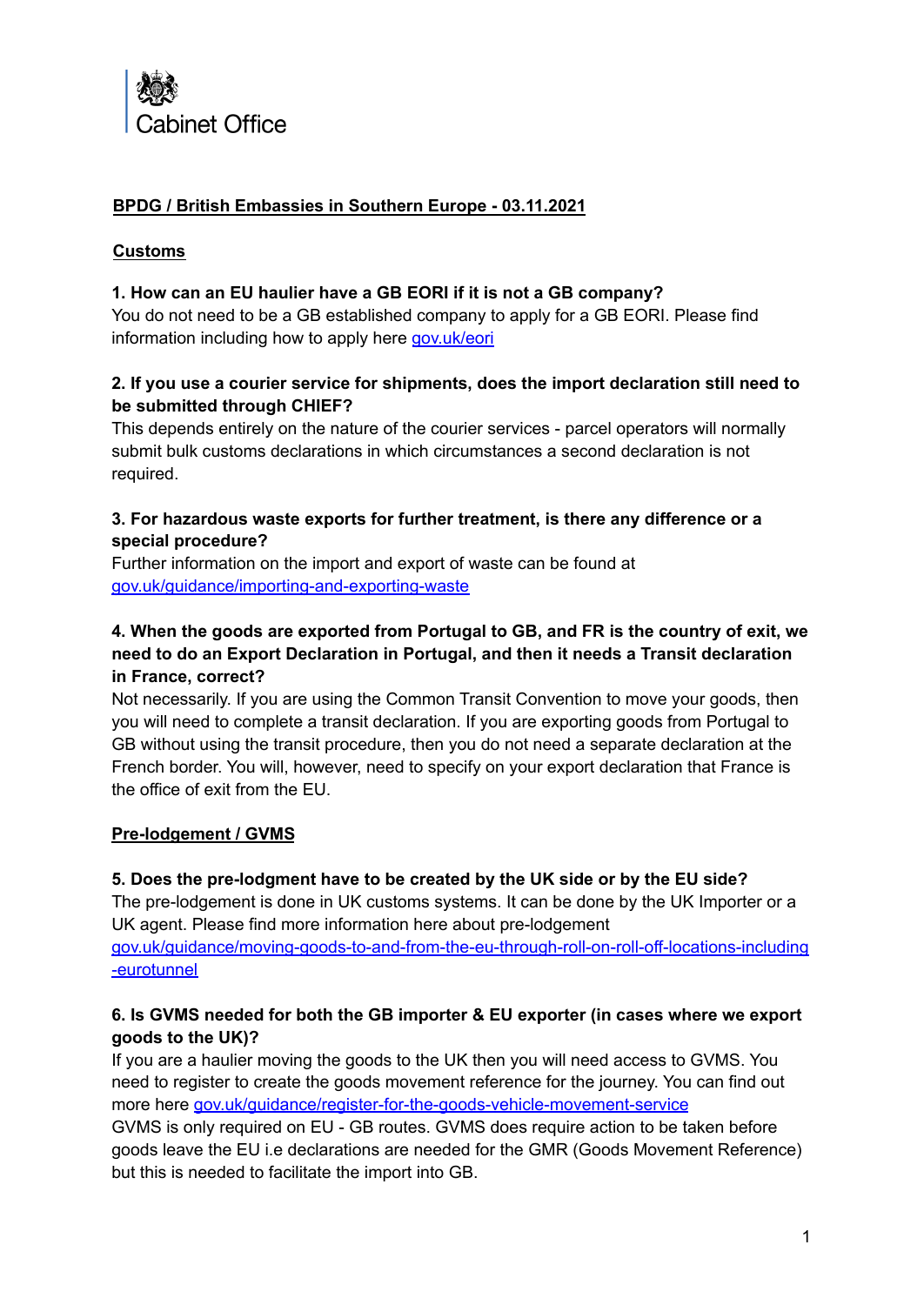

## **7. If the haulier hires a Community Service Provider that secures the GVMS system, does he no longer need to register for this service and does he not need the GB-EORI either?**

The haulier will still need to apply for access to GVMS so that detail can be updated. The haulier should also register for a GB EORI number as they may need to interact with other GB systems such as S&S GB, CHIEF etc. You do not need to be a GB established company to apply for a GB EORI. Please find information including how to apply here [gov.uk/eori](https://www.gov.uk/eori)

## **8. What is the difference between GMR and GVMS? Are both always needed after 01/01/2022?**

GMR is the Goods Movement Reference used on the Goods Vehicle Movement Service (GVMS) IT platform. The GMR is the actual goods reference created using the GVMS service. GVMS will be used for imports and exports from 2022 but is not required for all movements [gov.uk/guidance/register-for-the-goods-vehicle-movement-service](https://www.gov.uk/guidance/register-for-the-goods-vehicle-movement-service)

# **9. The haulier does not have to complete SSD (safety and security declarations) until 1st July 2022 but must register for and use GVMS on 1st January?**

Even if you do not need to use GVMS yet you should still register for GVMS as soon as possible to be ready for the new requirements by 1 January 2022.

## **10. Please can you advise how hauliers will communicate the UCN numbers when exporting goods ?**

Please refer to the following guidance which refers to providing the UCN: gov.uk/guidance/transporting-goods-between-great-britain-and-the-eu-by-roro-freight-guidan ce-for-hauliers

# **Transit**

## **11. Is it required to create a GMR if goods are under a transit declaration?**

Goods moving under Common Transit from the EU to GB will need a GMR in order to fulfil the office of transit function.

## **12. Will ENS or EXS summaries be required for ATA Carnet movements using short straits?**

For imports into GB an ENS is required.

[gov.uk/guidance/check-if-you-need-to-make-an-entry-summary-declarationhttps://www.gov.u](https://www.gov.uk/guidance/check-if-you-need-to-make-an-entry-summary-declarationhttps://www.gov.uk/guidance/check-if-you-need-to-make-an-entry-summary-declaration) [k/guidance/check-if-you-need-to-make-an-entry-summary-declaration](https://www.gov.uk/guidance/check-if-you-need-to-make-an-entry-summary-declarationhttps://www.gov.uk/guidance/check-if-you-need-to-make-an-entry-summary-declaration), for exports from GB with an ATA Carnet an EXS is not required [gov.uk/guidance/find-out-when-to-make-an-exit-summary-declaration](https://www.gov.uk/guidance/find-out-when-to-make-an-exit-summary-declaration)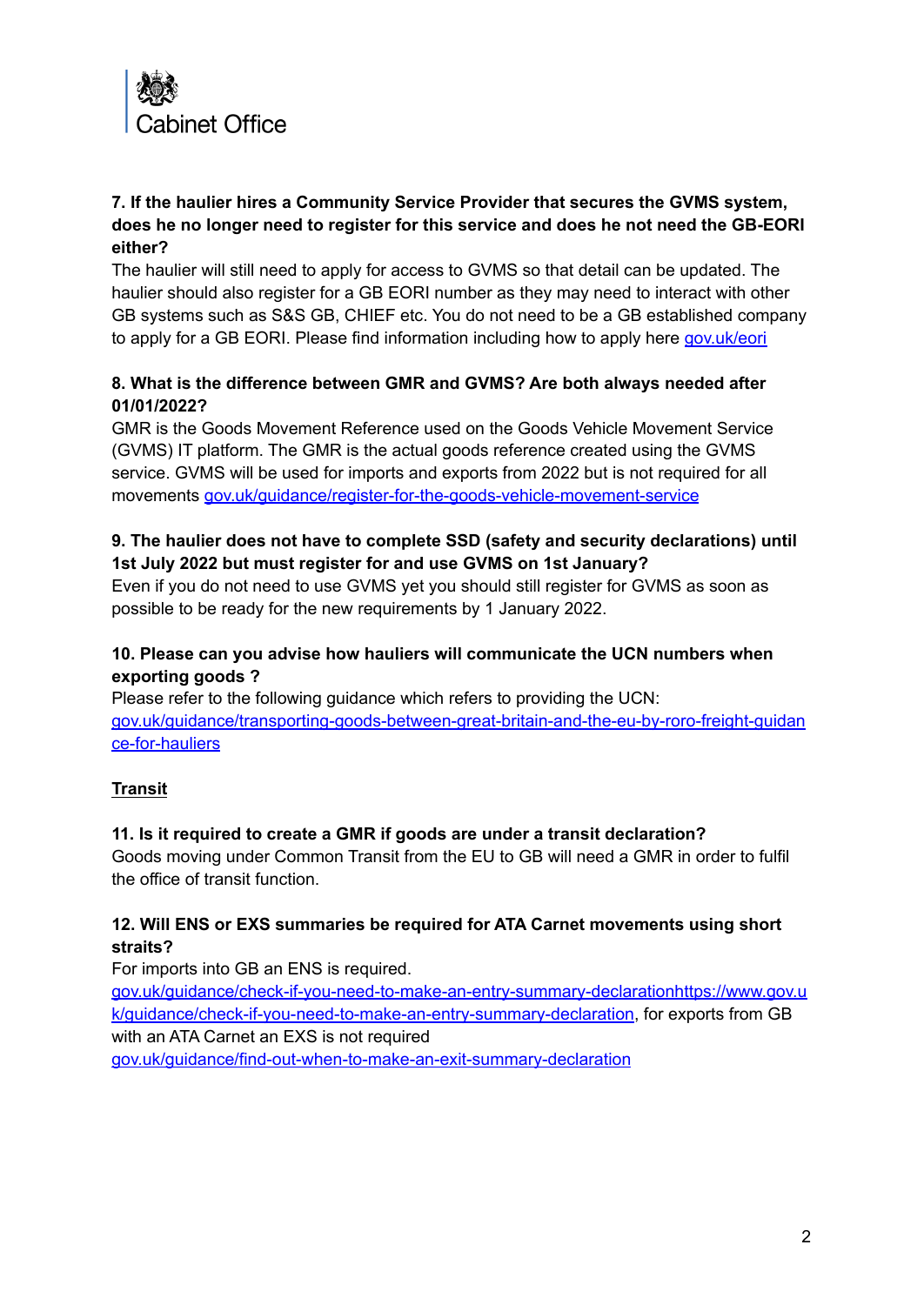

# **Rules of Origin**

## **13. Do GB companies need to register on the REX system or will their EORI be enough to prove preferential origin?**

GB entities do not need to register with REX; that is for EU entities only. The GB importer will need a statement of origin from the EU exporter, or, use their own 'origin knowledge'.

# **14. At the moment EU exporters are sending goods using their EU EORI number as the statement of origin. When will REX registration be mandatory to import EU goods as preferential goods?**

The use of the REX number is not a specific GB requirement, EU exporters should consult the customs authority in their individual EU member states to ensure compliance and consistency.

## **15. Concerning goods that are exported from the European Union into the UK : if goods value is over 6000 EUR and if goods are duty free according to the UK Tariff Schedule, is it still needed that the invoice has the Exporter REX number?**

It is a commercial decision whether or not to claim preferential origin if there is a zero GB tariff. The REX number will not be needed if not making any preferential origin claim on the GB import declaration.

# **16. Can you please be more specific about when a Supplier Declaration is needed from 1st January 2022?**

To find information on when and where to include a suppliers declaration please visit [gov.uk/guidance/using-a-suppliers-declaration-to-support-a-proof-of-origin](https://www.gov.uk/guidance/using-a-suppliers-declaration-to-support-a-proof-of-origin)

# **17. Will a certificate of origin issued by the producer be accepted (importing minerals from EU to GB) or is it mandatory to have a certificate issued by an official government authority?**

Under the GB/EU Trade and Cooperation Agreement (TCA) the exporter makes a statement of origin on their commercial document. A certificate is not required from the official authorities.

# **SPS goods**

## **18. What is the definition for HRFNAO?**

High Risk Foods Not of Animal Origin [food.gov.uk/business-guidance/high-risk-food-of-non-animal-origin](https://www.food.gov.uk/business-guidance/high-risk-food-of-non-animal-origin)

## **19. Are HRFNAO the products under Reg 2019/1793?**

Not all HRFNAO are in 2019/1793, there are other products that are listed in other legislation due to specific issues.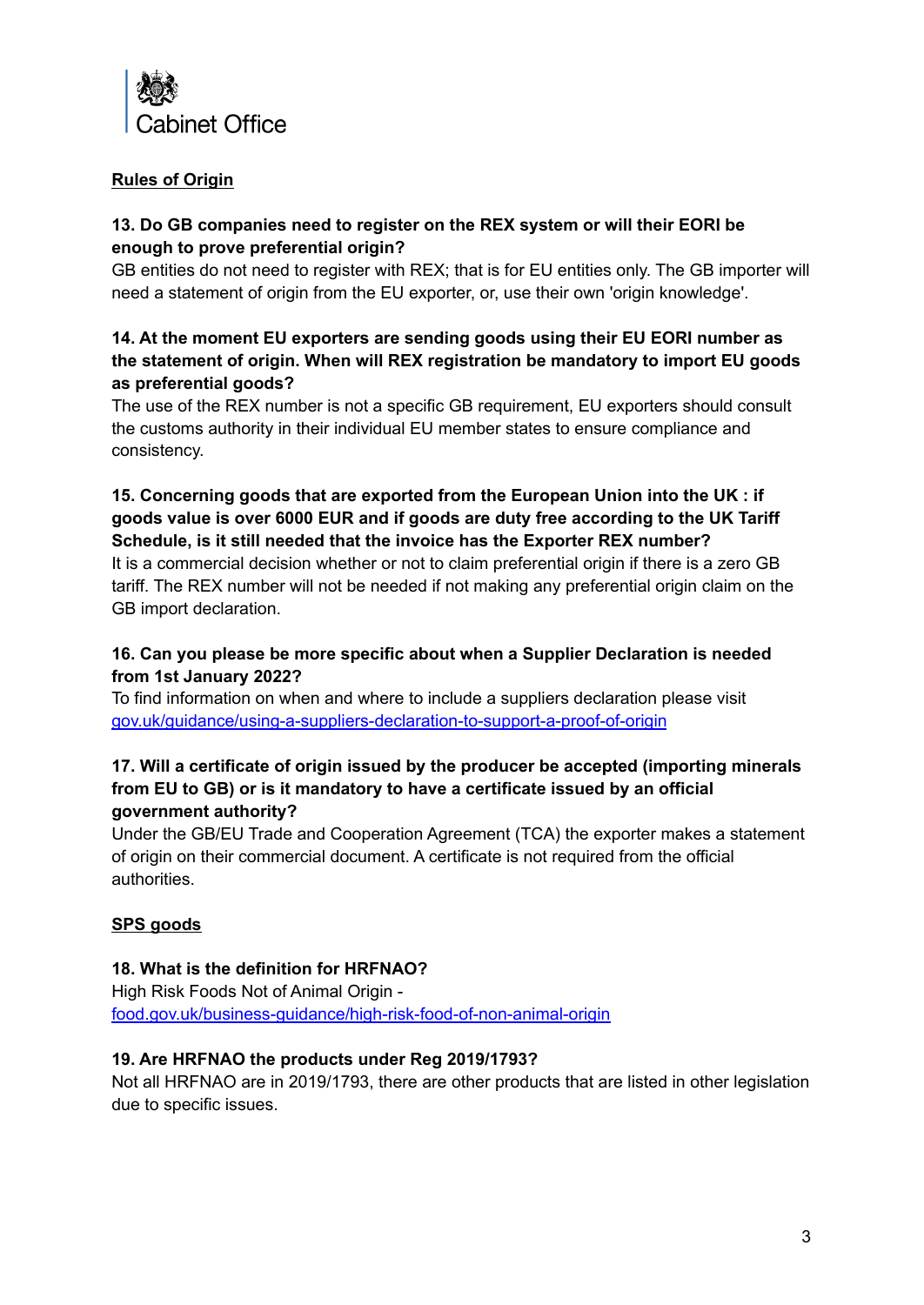

#### **20. Where can you access a definition and list of 'regulated' plants please?**

[planthealthportal.defra.gov.uk/eu-exit-guidance/imports/list-of-goods-that-will-be-regulated-fr](https://planthealthportal.defra.gov.uk/eu-exit-guidance/imports/list-of-goods-that-will-be-regulated-from-1-january-2022/) [om-1-january-2022/](https://planthealthportal.defra.gov.uk/eu-exit-guidance/imports/list-of-goods-that-will-be-regulated-from-1-january-2022/)

#### **21. What about honey and beekeeping products or products made from honey**

They are POAO and subject to certification accordingly if they are intended for human consumption.

There are specific additional provisions for products containing less than 50% honey [gov.uk/guidance/import-or-move-composite-products-from-the-eu-and-northern-ireland-to-gr](https://www.gov.uk/guidance/import-or-move-composite-products-from-the-eu-and-northern-ireland-to-great-britain) [eat-britain](https://www.gov.uk/guidance/import-or-move-composite-products-from-the-eu-and-northern-ireland-to-great-britain)

**22. One question concerning labelling and marking of table olives, will we have to change labels applied on the glass jars/plastic kegs/bags? We want to export organic table olives, you stated that a certificate of inspection is needed, please clarify** For table olives in bulk packs intended for sale to caterers or for retail sale, changes will come into force from 31 September 2022. The pack will need to display the name and address of the food business operator in the British Islands (i.e. UK plus Crown Dependencies) or, if the FBO is not established within the British Islands, the name and address of the importer into the UK. Food placed onto the GB market before this time may

continue with an EU address and such food can be sold through after 31/9/22 until stocks are exhausted.

Organic products imported from the EU to Great Britain will not require a certificate of inspection (COI) until 1 July 2022. However, the 'EU exporter' must be certified by a control body that is approved to operate in its territory and the 'GB importer' must be certified by a UK control body.

Organic products imported into GB form the EU must meet the requirements of the UK-EU Trade and Cooperation Agreement (TCA) – "Annex 14 Organic Products".

From 1 July 2022, the EU exporters control body will be required to approve the GB COI before the organic products leave the country of export and the GB Port will require to endorse the COI when the organic products reach GB.

We have produced a step-by-step guide to assist businesses and control bodies to complete the GB COI correctly and this guidance will be shared with the COI template in due course. The COI can be signed electronically and sent to the receiving port as a PDF document.

## **IPAFFS and pre-notification**

## **23. Will IPAFFS be used for prenotification of plants as well?**

If traders are currently using PEACH, they should continue to use PEACH until they are notified to move over to IPAFFs. New trader will used IPAFFS for Plants imports into GB from January 22.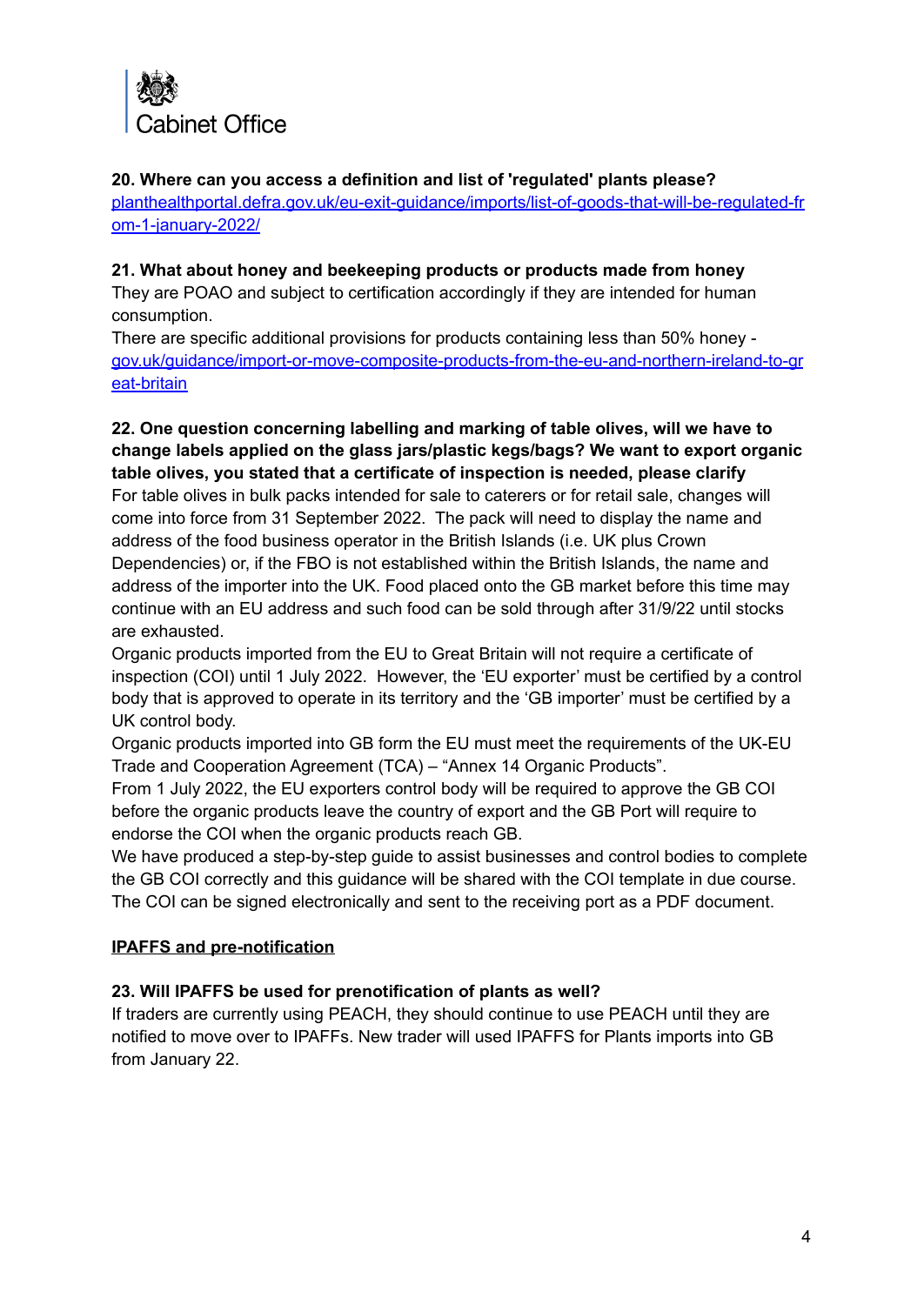

**24. Should pre-notification for regulated plants be done by IPAFFS and also by PEACH? Should Phytosaniatry Certificates be attached to PEACH pre-notification?** If traders are already using PEACH they should continue to use this system to pre-notify until directed to transition to IPAFFS. Phytosanitary Certificates will be required from July 22 for all regulated products. High Priority Plants (the requirements that came in from Jan 2021 this year) will continue to be checked at Place of Destination until July 22, and require prenotification and PCs as they do now.

# **25. In groupage deliveries of goods of animal origin, at the time the official veterinarian issues the health certificate, it is impossible to know the details of the means of transport that will cross the border with the UK (in most cases, this will not have been defined, yet). How can HC be correctly filled? Should the details referring to the means of transport be left blank?**

No - never leave fields on a certificate blank. Options are to enter correct details - always if possible, If not required for the specific circumstances then the space or box may be closed by drawing a line in the box. However, specifically for means of transport, the container or vehicle identity should be entered. If this should change for a vehicle by the time the goods cross the border, the importer or exporter's agent may communicate with the BCP via IPAFFS and must upload the correct details at this stage as part of the pre-notification. A new certificate will not be required. Further advice may be provided on this situation in the future. Check with the BCP at the point of entry what they will expect or may allow.

# **26. If a product has origin a country outside EU but it is exported from EU into UK, is the issuance of the health certificate by the MS obligatory or the consignment can be accompanied by the Health certificate from the country of origin?**

That would depend on whether it is an EU Transit or not. If it is imported into the EU then it needs an EU certificate to be exported again from EU to UK.

Note: clarify that it would need an export health certificate issued in the EU country of despatch for goods going to UK (not an EU import certificate) and it would be based on the UK import model certificate required for those goods.

# **27. For Products of Animal Origin, if there is a percentage of animal product - egg, for example, in mayonnaise, do we have to pre-notify the product and get an Export Health Certificate? Is this considered a Product of Animal Origin?**

Yes, the product contains eggs, which are a POAO. However, mayonnaise is considered a composite product but mayonnaise with less than 50% pasteurised egg content is exempt from veterinary checks and therefore from pre-notification for veterinary (SPS) checks. Please make sure you read and understand composite products requirements: [gov.uk/guidance/import-or-move-composite-products-from-the-eu-and-northern-ireland-to-gr](https://www.gov.uk/guidance/import-or-move-composite-products-from-the-eu-and-northern-ireland-to-great-britain) [eat-britain](https://www.gov.uk/guidance/import-or-move-composite-products-from-the-eu-and-northern-ireland-to-great-britain)